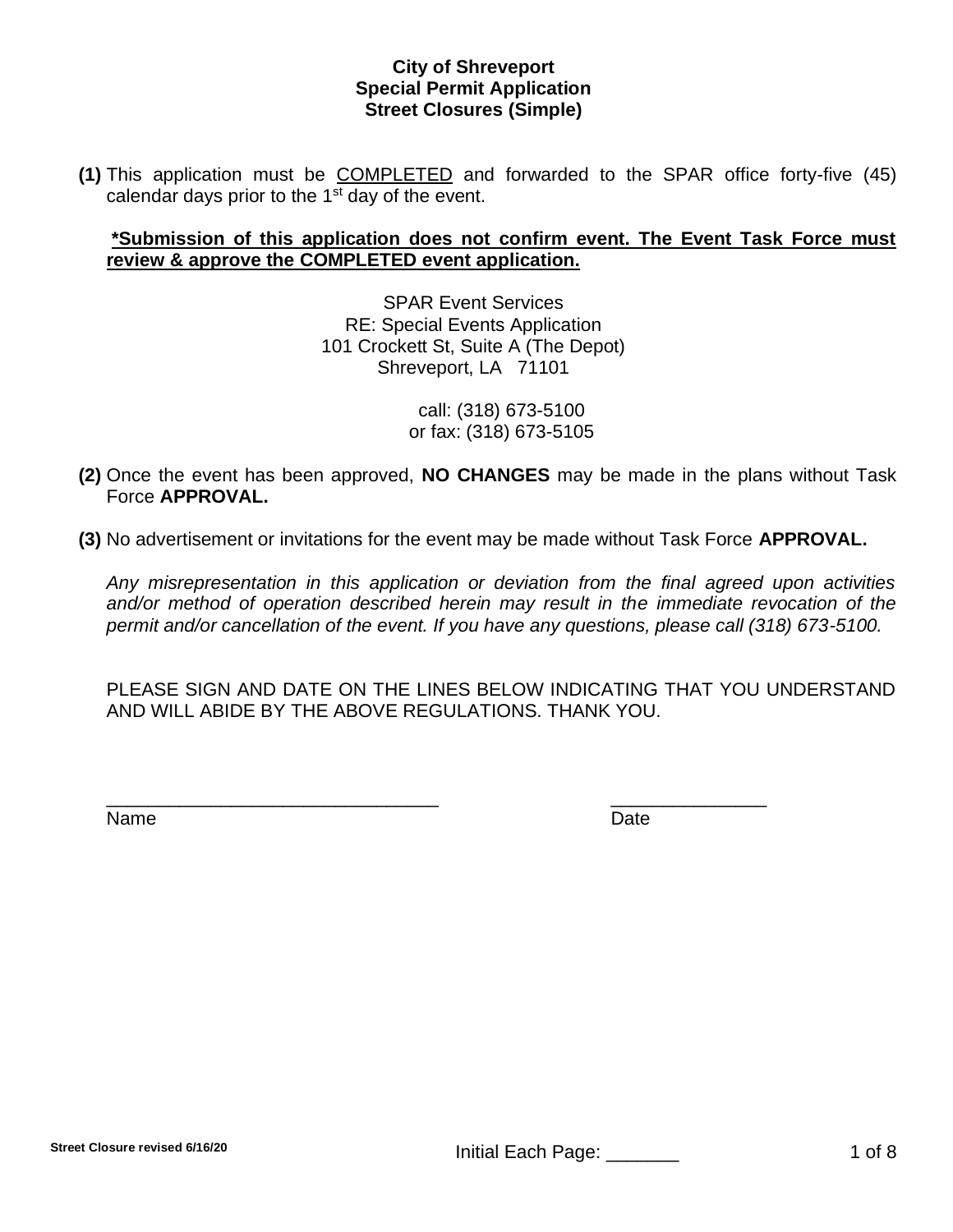| <b>EVENT INFORMATION</b>                                                                                                                                                                                                                                                 |  | $\Box$ Public (anyone is invited) $\Box$ Private (select group of people invited) |  |  |
|--------------------------------------------------------------------------------------------------------------------------------------------------------------------------------------------------------------------------------------------------------------------------|--|-----------------------------------------------------------------------------------|--|--|
|                                                                                                                                                                                                                                                                          |  |                                                                                   |  |  |
| PLEASE INCLUDE A MAP of street/intersecting streets, and routes                                                                                                                                                                                                          |  |                                                                                   |  |  |
|                                                                                                                                                                                                                                                                          |  |                                                                                   |  |  |
|                                                                                                                                                                                                                                                                          |  |                                                                                   |  |  |
|                                                                                                                                                                                                                                                                          |  |                                                                                   |  |  |
|                                                                                                                                                                                                                                                                          |  |                                                                                   |  |  |
|                                                                                                                                                                                                                                                                          |  |                                                                                   |  |  |
| Producing Organization (If Applicable) Manual Application and Application Contract Contract Application Contract Contract Contract Contract Contract Contract Contract Contract Contract Contract Contract Contract Contract C<br>**Must match the insurance certificate |  |                                                                                   |  |  |
| Mailing Address: __________________________________City: _________________State: _____ Zip: _______                                                                                                                                                                      |  |                                                                                   |  |  |
| Phone: Day _________________ Evening: ______________ Cell: _____________ Fax: _____________________                                                                                                                                                                      |  |                                                                                   |  |  |
|                                                                                                                                                                                                                                                                          |  |                                                                                   |  |  |
| Event Coordinator (If Different from Applicant :) _______________________________                                                                                                                                                                                        |  |                                                                                   |  |  |
| What time frame is your event?                                                                                                                                                                                                                                           |  |                                                                                   |  |  |
|                                                                                                                                                                                                                                                                          |  |                                                                                   |  |  |
| What time do you need the street closed AFTER 9a? ______________________________                                                                                                                                                                                         |  |                                                                                   |  |  |
|                                                                                                                                                                                                                                                                          |  | <b>STREETS MUST REOPEN NO LATER THAN 8PM.</b>                                     |  |  |
| ALL PARTY RELATED ITEMS MUST STAY OFF CITY PROPERTY WHICH INCLUDES                                                                                                                                                                                                       |  |                                                                                   |  |  |
| <b>SIDEWALKS TO THE STREET.</b>                                                                                                                                                                                                                                          |  |                                                                                   |  |  |
| STREETS MUST REMAIN CLEAR FOR EMERGENCY VEHICLES                                                                                                                                                                                                                         |  |                                                                                   |  |  |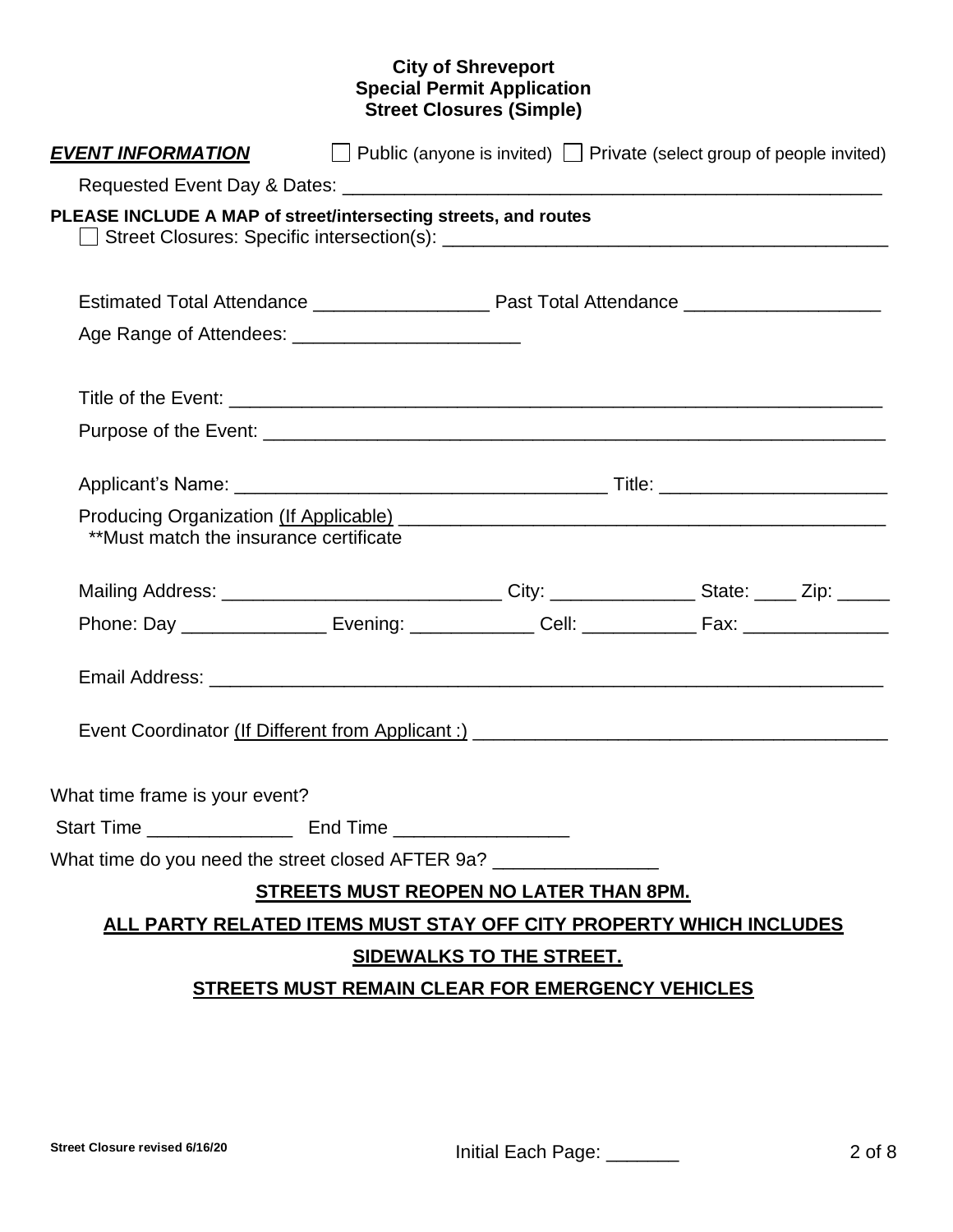# *SET-UP PLAN (DIAGRAM):*

The set-up plan (Diagram) for the event must be submitted with the application in full and include the following information:

# **ALL ITEMS MUST BE ON PRIVATE PROPERTY. STREETS MUST STILL BE CLEAR FOR EMERGENCY VEHICLES**

| Will you be using tents? $\Box$ Yes $\Box$ No                                                                                                                                                                                                                                                                                            | Will the tent have sides? $\Box$ Yes $\Box$ No                                             |
|------------------------------------------------------------------------------------------------------------------------------------------------------------------------------------------------------------------------------------------------------------------------------------------------------------------------------------------|--------------------------------------------------------------------------------------------|
| Private Pop Up tents? $\Box$ Yes $\Box$ No                                                                                                                                                                                                                                                                                               | If yes, how many sides: _______                                                            |
| OR Contracted tent company? $\Box$ Yes $\Box$ No                                                                                                                                                                                                                                                                                         |                                                                                            |
|                                                                                                                                                                                                                                                                                                                                          |                                                                                            |
| Please provide detailed entertainment lineup. *** Loud Noise permit may be required***                                                                                                                                                                                                                                                   |                                                                                            |
|                                                                                                                                                                                                                                                                                                                                          |                                                                                            |
| DJ: __________________________________ ___ __ Live Band: _______________________                                                                                                                                                                                                                                                         |                                                                                            |
| ** NO SUBSTITUTIONS OR CHANGES to Live Entertainment Groups are allowed without approval of The Event Task Force                                                                                                                                                                                                                         |                                                                                            |
| <b>LIST ALL</b> Other Entertainment (i.e. Carnival rides, sporting activities, bounce houses, etc.)                                                                                                                                                                                                                                      |                                                                                            |
|                                                                                                                                                                                                                                                                                                                                          |                                                                                            |
|                                                                                                                                                                                                                                                                                                                                          |                                                                                            |
| All Carnival ride and Inflatables must be inspected by the Louisiana State Fire Marshal's Office.<br>Organizer is responsible for requesting the inspector a minimum of 14 days prior to event admission, whether<br>free charge or admission:<br>Current Amusement Ride Inspector: Captain Ricky Roubique 1-225-938-2360 1-800-256-5452 |                                                                                            |
| Will there be Fireworks? $\Box$ Yes $\Box$ No                                                                                                                                                                                                                                                                                            |                                                                                            |
|                                                                                                                                                                                                                                                                                                                                          |                                                                                            |
| Contact Name, Phone No. & Address: Canadian Contract Name Contact Name Contract Name Contract Only 1                                                                                                                                                                                                                                     |                                                                                            |
| State Fire Marshal office may also be required.                                                                                                                                                                                                                                                                                          | Shreveport Fire Dept Fire Prevention office must be contacted at minimum of 30 days prior. |
| Concessions or Food Vendors including Food Trucks (Please make sure each food vendor has<br>a certificate of liability insurance)<br>Describe each vendor (attach additional sheet if necessary)                                                                                                                                         |                                                                                            |
|                                                                                                                                                                                                                                                                                                                                          |                                                                                            |
|                                                                                                                                                                                                                                                                                                                                          |                                                                                            |
|                                                                                                                                                                                                                                                                                                                                          |                                                                                            |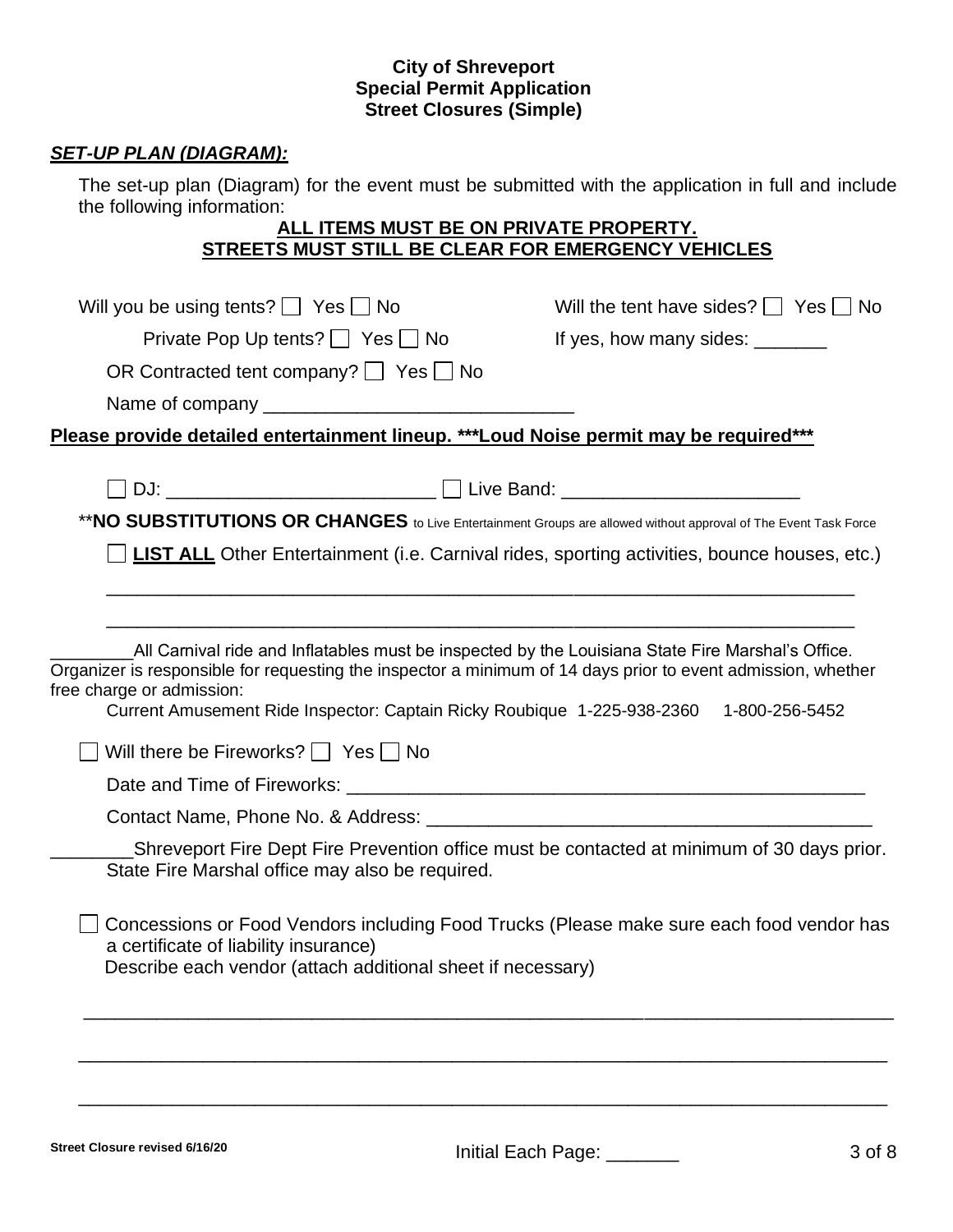## *COST ASSOCIATED WITH EVENT WILL BE BILLED TO APPLICANT / PRODUCING ORGANIZATION*

All costs associated with your event including electrician, trash removal, event clean up including bathrooms, by SPAR employees, will be the responsibility of the event applicant. An estimate of the cost will be made available before the contract is signed. Call Event Services for estimates at (318) 673-5100.

Damage to City Property will be assessed and billed accordingly.

# *SAFETY PROCEDURES*

**The cost of security is the responsibility of the applicant.** The number and type will be determined by the Chief of Police or his designee. A labor cost will be provided by the Shreveport Police Department by calling (318) 673-6945 or (318) 673-6946. The requirements of having EMS (318) 673-6720 or Fire Prevention (318) 673-6740 on site will be evaluated and made on the basis of each event by the City of Shreveport Task Force Committee.

# **Applicant is responsible for contacting the Shreveport Police Department and/or the Shreveport Fire Department at least two (2) weeks prior to the event.**

# *ADVERTISING OR INVITATIONS*

## **Please provide a copy of all advertising, programs, invitations, etc**

No advertisement or invitations for the event may be made without **PRIOR APPROVAL** from the Task Force.

Please describe the type of promotion you will be using:

|                 | □ TV □ Radio □ Poster □ Billboard □ City Calendar □ Flyer □ Newspaper □ Invitations |                    |  |
|-----------------|-------------------------------------------------------------------------------------|--------------------|--|
| $\Box$ $Mshain$ | $\Box$ Cooled Modio                                                                 | $\bigcap_{\alpha}$ |  |

Website: \_\_\_\_\_\_\_\_\_\_\_\_\_\_ Social Media: \_\_\_\_\_\_\_\_\_\_\_\_\_\_ Other:\_\_\_\_\_\_\_\_\_\_\_\_\_

Contact name & phone number to be used for public information:

# *PARKING PLANS*

A parking plan is required with each permit. Streets cannot be blocked from emergency parking. Where are the overflow cars going to park? What are you publicizing for overflow parking? Please submit advertisement of overflow parking.

\_\_\_\_\_\_\_\_\_\_\_\_\_\_\_\_\_\_\_\_\_\_\_\_\_\_\_\_\_\_\_\_\_\_\_\_\_\_\_\_\_\_\_\_\_\_\_\_\_\_\_\_\_\_\_\_\_\_\_\_\_\_\_\_\_\_\_\_\_\_\_\_\_

Please submit a flyer that is placed at the neighbors door regarding overflow cars being parked on the street. With the flyer, must include your public phone number as well as SPAR Event Services (318) 673-5100 for complaints.

Street Closure revised 6/16/20 **Initial Each Page:** \_\_\_\_\_\_\_\_\_\_\_\_ 4 of 8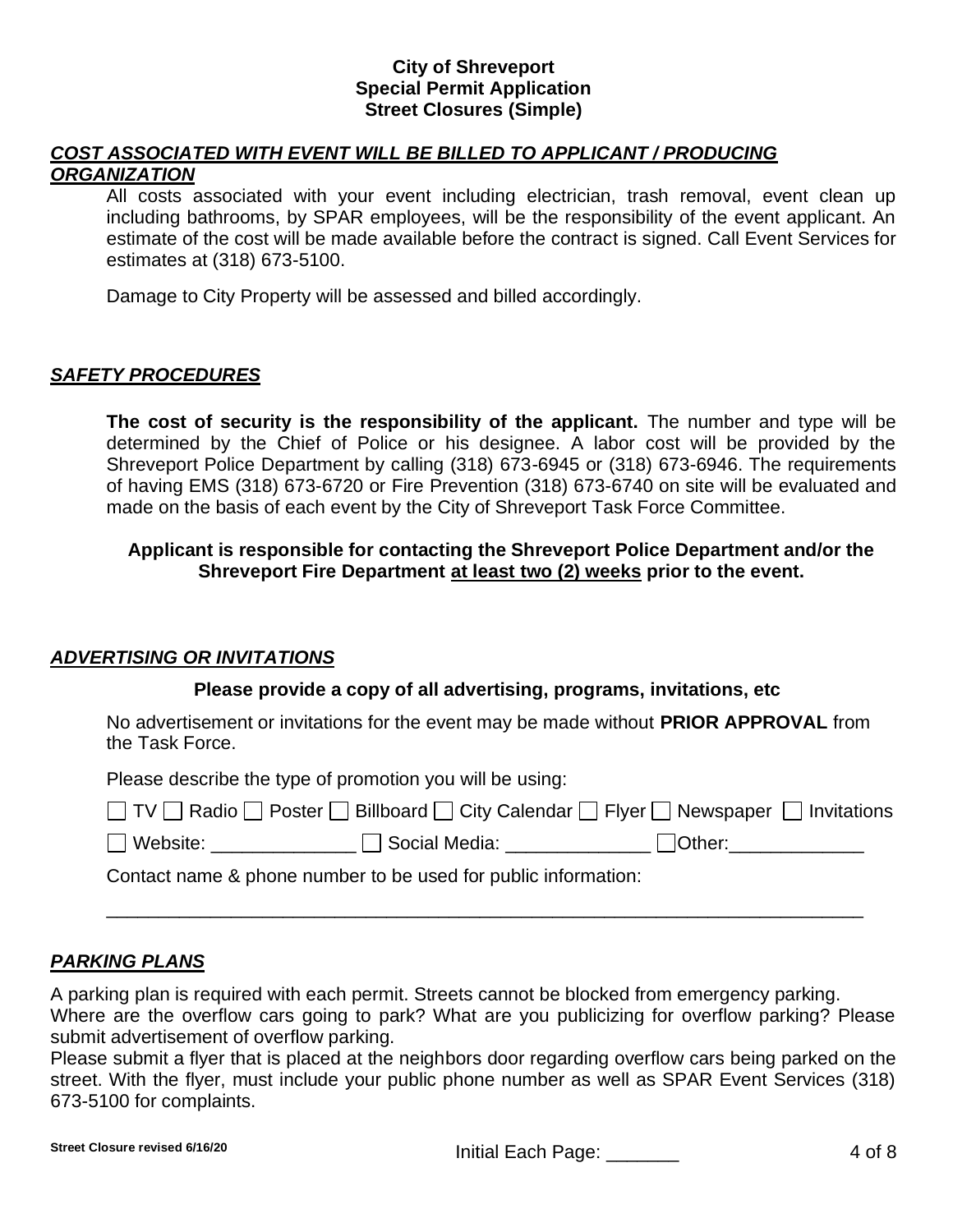## *INSURANCE REQUIREMENTS (if required):*

For the application to be approved, the applicant must submit a City-Approved Certificate of Liability Insurance naming the City of Shreveport as the additional insured. The Certificate must have the City of Shreveport as the certificate holder. **The Insured must match the Producing Organization or Applicant's Name and information.** The Certificate of insurance must be submitted with this permit application. The time limit on the policy must include set-up and takedown times, as well as the time of the event. The beginning of the set-up is to include deliveries prior to the event date, such as tents, flowers, decorations, portable toilets, etc. User's insurance is to be written by companies licensed to do business in the State of Louisiana at the time the policies are issued and should be written by companies with A.M. Best ratings of B+VII or better. The Applicant will, at his/her own expense, provide and maintain certain insurance in full force and effect at all times during the term of the agreement. Such insurance, at a minimum, must include the following coverage's and limits of liability.

- a) **Commercial General Liability Insurance (CGL)** in the amount not less than a combined single amount (each occurrence) of \$1,000,000 (One Million) and a general aggregate of \$2,000,000 (Two Million). The policy should be endorsed to name the City and the property owner as additional insured. The policy should contain the following endorsements in favor of the Owner:
	- **a. Waiver of Subrogation Endorsement**
	- **b. Thirty (30) day notice of Cancellation Endorsement**
	- **c. Additional Insured Endorsement Naming City of Shreveport**
- b) The CGL policy must be endorsed to remove the liquor liability exclusion contained in the policy if the contractor intends to allow the sale, serving, or consumption of alcoholic beverages at the event. Host Liquor Liability is required if not already in the policy.
- c) Insurance types, limits, & prices are subject to change, depending on the type of event.
- d) **Worker's Compensation Insurance** as required by laws of the State of Louisiana and Employer's Liability Insurance in a minimum amount of \$1,000,000 (one million). The policy should contain the following endorsements in favor of the Owner:
	- **a. Waiver of Subrogation Endorsement**
	- **b. Thirty (30) day notice of Cancellation Endorsement**
	- **c. Additional Insured Endorsement Naming City of Shreveport**
- e) **Business Automobile Liability Coverage** will protect against all claims for bodily injury or property damage, covering all owned, non-owned, and hired vehicles used in connection with the work including loading and unloading with minimum limits of \$100,000 (One Hundred Thousand) per person and \$300,000 (Three Hundred Thousand) per accident. The policy should contain the following endorsements in favor of the Owner:
	- **a. Waiver of Subrogation Endorsement**
	- **b. Thirty (30) day notice of Cancellation Endorsement**
	- **c. Additional Insured Endorsement Naming City of Shreveport**
- **f) NO SUBSITUTIONS OR CHANGES TO INSURANCE REQUIREMENTS WILL BE ALLOWED UNLESS APPROVED BY THE CITY OF SHREVEPORT, RISK MANAGER.** Current Risk Manager: Evelyn Kelly, (318) 673-5540.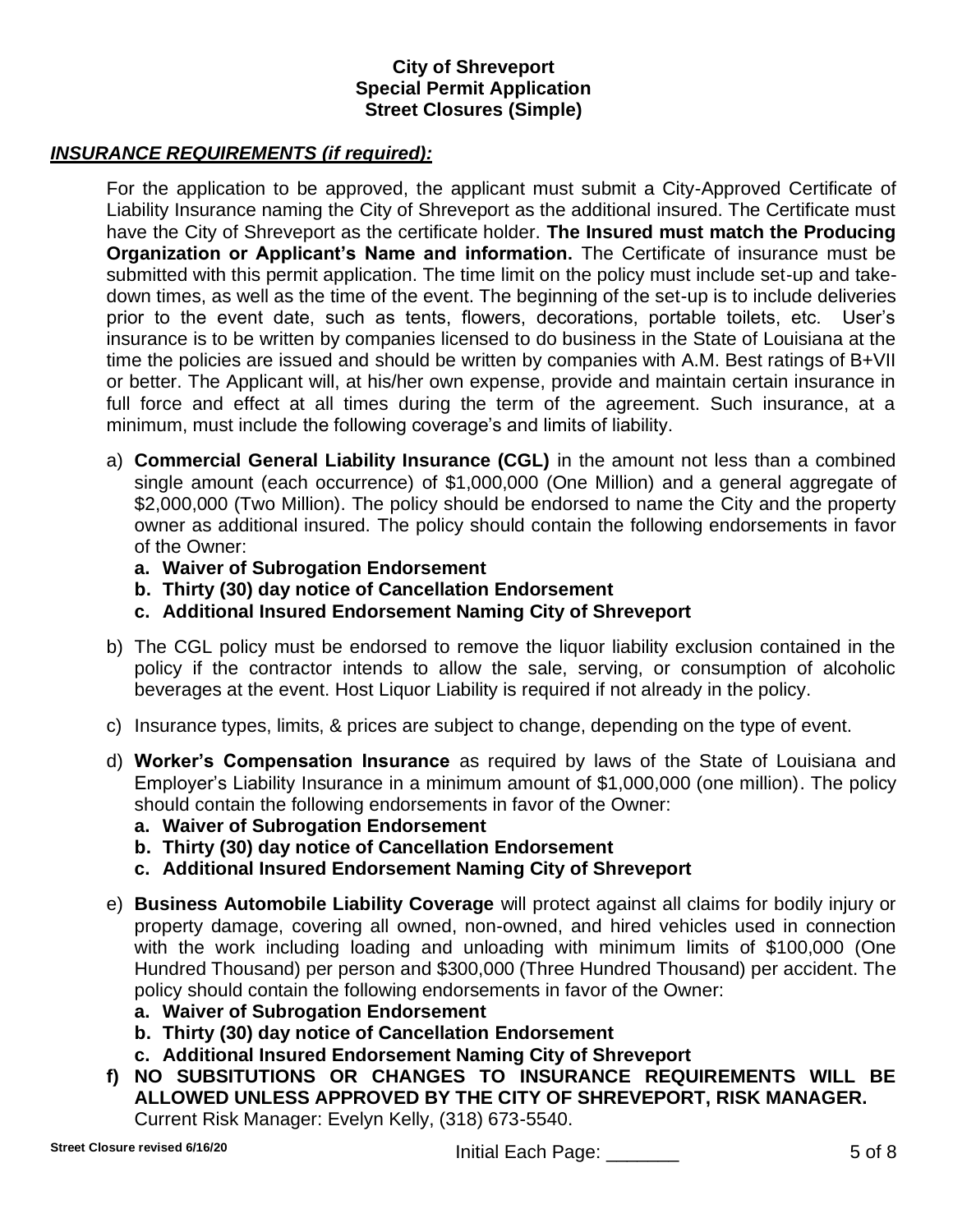## *HOLD HARMLESS CLAUSE*

Applicants (Organizations/Applicant) will indemnify, defend and hold harmless the City of Shreveport, its agents, its employees and authorized volunteers from and against all claims, damages, losses and expenses, including attorney's fees, arising out of the permitted activity or conduct of permittee's operation of the event if such claim (1) is attributable to personal injury, bodily injury, disease or death or injury to or destruction of property, including the loss of uses there from and (2) is not caused by any negligent act or omission of willful misconduct of the City of Shreveport or its employees acting within the scope of their employment.

The City of Shreveport shall not be liable for Applicants' inability to hold the permitted activity for any reason including, but not limited to, catastrophe, act of war, civil disturbance, global pandemic, public health emergency, act of God or similar contingency beyond the reasonable control of the City of Shreveport. Applicants shall take all such measures as may be necessary to develop contingency plans to mitigate any disruption for such permitted activity. Applicants will indemnify, defend and hold harmless the City of Shreveport, its agents, its employees and authorized volunteers from and against all claims, damages, losses and expenses, including attorney's fees, arising out of the Applicants' inability to hold the permitted activity.

#### *APPLICANT STATMENT*

I, the undersigned, do attest that the information provided is true and correct to the best of my knowledge. If any part of this application IS NOT TRUE, then the application WILL BE REJECTED and/or the contract WILL BE VOIDED. I understand that it is my responsibility to ensure compliance with the following:

- a) The observance of all applicable laws and ordinances;
- b) Any stipulations or restrictions of the permit;
- c) The applicant will assume any and all liabilities that may arise by the permitted activity as noted in the above Hold Harmless Clause; and
- d) Applicant will notify the Division Manager of Event Services, (Catherine Kennedy) or designee, in writing if any of the information given in this application changes **ten (10) days prior to the first day of the event.**

\_\_\_\_\_\_\_\_\_\_\_\_\_\_\_\_\_\_\_\_\_\_\_\_\_\_\_\_\_\_\_\_ Signature of Person Requesting Permit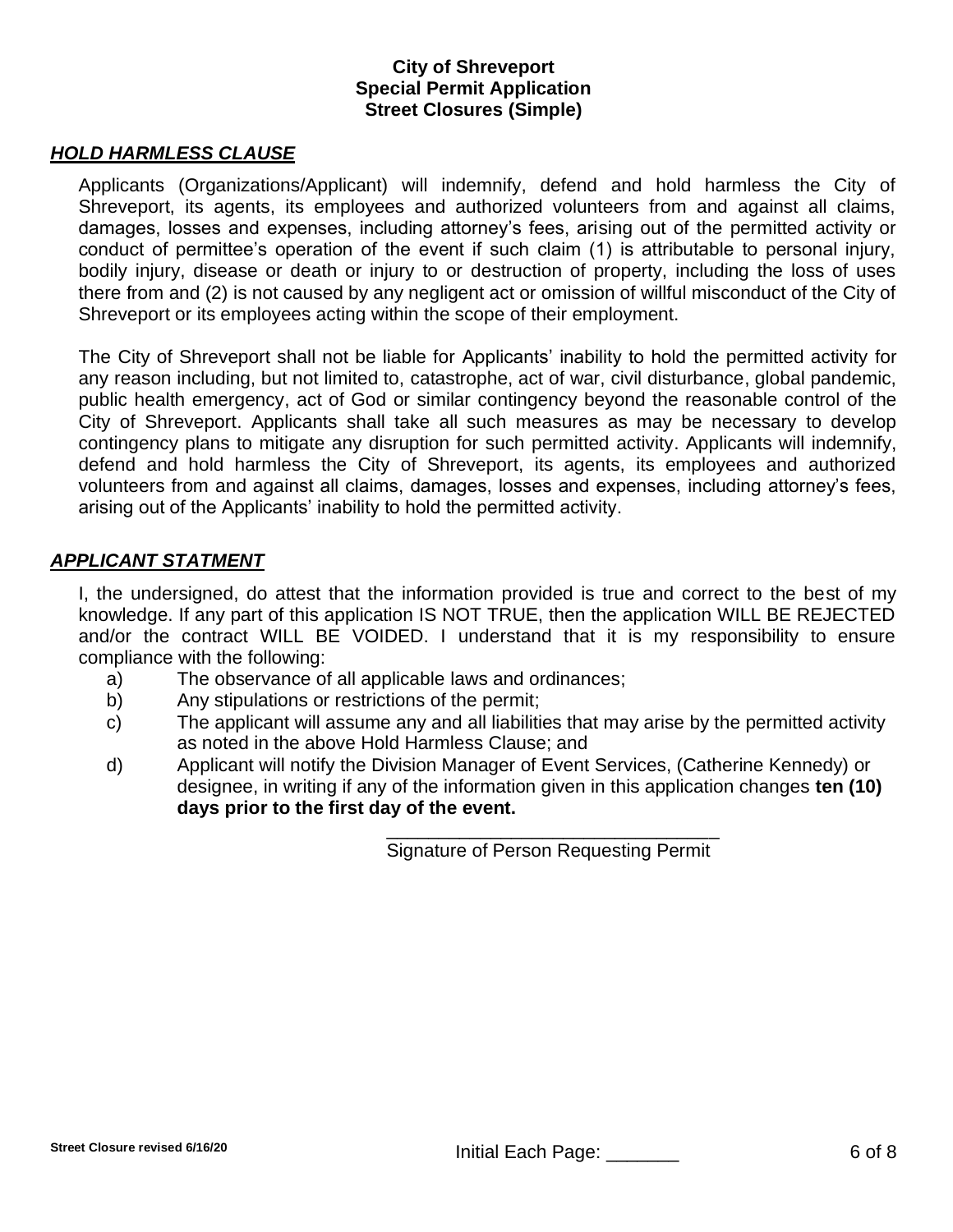| FOR OFFICE USE ONLY: EVENT INFORMATION |             |                     |        |  |
|----------------------------------------|-------------|---------------------|--------|--|
|                                        |             |                     |        |  |
|                                        |             |                     |        |  |
|                                        |             |                     |        |  |
|                                        |             |                     |        |  |
| <b>EVENT TASK FORCE</b>                | <b>DATE</b> | <b>APPROVED BY:</b> | Notes: |  |
| <b>Traffic Engineering</b>             |             |                     |        |  |
| <b>Sportran</b>                        |             |                     |        |  |
| <b>Shreveport Police</b>               |             |                     |        |  |
| <b>Shreveport Fire Prevention</b>      |             |                     |        |  |
| <b>Shreveport Fire/EMS</b>             |             |                     |        |  |
| <b>Risk Management</b>                 |             |                     |        |  |
| <b>SPAR Maintenance</b>                |             |                     |        |  |
| <b>SPAR Event Coordinator</b>          |             |                     |        |  |
| <b>Division Manager</b>                |             |                     |        |  |
| Notes:                                 |             |                     |        |  |
|                                        |             |                     |        |  |
|                                        |             |                     |        |  |
|                                        |             |                     |        |  |
|                                        |             |                     |        |  |